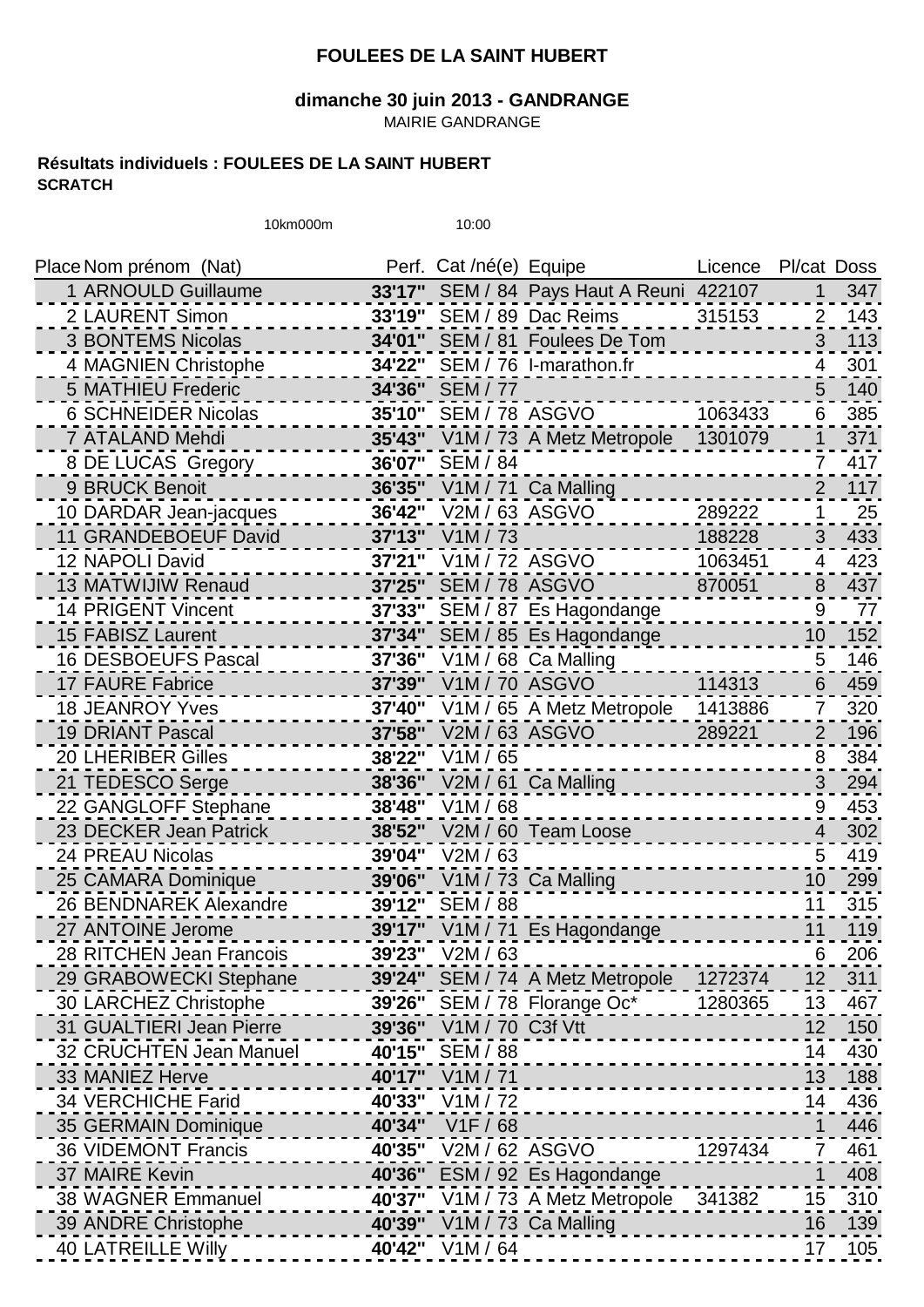| 41 BARON David                                                                                                                                                                                                                    |                 |  | 40'48" V1M / 72 ASGVO                         | 1462272                 | 18 | 145    |
|-----------------------------------------------------------------------------------------------------------------------------------------------------------------------------------------------------------------------------------|-----------------|--|-----------------------------------------------|-------------------------|----|--------|
| <b>42 NAUDIN Gilles</b>                                                                                                                                                                                                           |                 |  | 40'50" V1M / 72 A Metz Metropole 1379447      |                         | 19 | 110    |
| 43 DEMELAS San Angelo                                                                                                                                                                                                             | 40'55" SEM / 89 |  |                                               | <u> - - - - - - - -</u> | 15 | 201    |
| 44 MALRAISON Frederic                                                                                                                                                                                                             |                 |  | 40'57" SEM / 89 Team My Sport                 |                         | 16 | 328    |
| 45 KIREN Alain                                                                                                                                                                                                                    |                 |  | 41'02" V2M / 56 Ca Malling                    | <b>Albert 200</b>       |    | 116    |
| 46 GRAVIER Christophe                                                                                                                                                                                                             |                 |  | 41'04" SEM / 82 Ca Malling<br>$- - - - - - -$ |                         | 17 | 314    |
| 47 FROGER Olivier<br>$\frac{1}{2}$                                                                                                                                                                                                | 41'07" V1M / 72 |  |                                               |                         | 20 | 173    |
| 48 HENTZ Denis                                                                                                                                                                                                                    |                 |  | 41'10" V1M / 65 S L Tremery 1452532           |                         | 21 | 307    |
| 49 LOEB Jeremy                                                                                                                                                                                                                    | 41'10" SEM / 76 |  |                                               |                         | 18 | 186    |
| 50 ZAWIERTA Morgane                                                                                                                                                                                                               |                 |  | 41'15" SEF / 78 Non Licencié(e)               |                         |    | 39     |
| 51 VALENTIN Christian                                                                                                                                                                                                             | 41'17" V1M / 69 |  |                                               | 835192                  | 22 | 356    |
| 52 EL BERGUI Nouredine                                                                                                                                                                                                            | 41'20" V1M / 70 |  |                                               |                         | 23 | 464    |
| 53 ACHAB Farid                                                                                                                                                                                                                    |                 |  | 41'23" V1M / 69 Non Licencié(e)               |                         | 24 | 19     |
| 54 GEOFFROY Emmanuel                                                                                                                                                                                                              | 41'24" V1M / 69 |  |                                               |                         | 25 | 304    |
| 55 SAUNIER Anthony                                                                                                                                                                                                                |                 |  | 41'26" SEM / 86 A Metz Metropole 1460703      |                         | 19 | 358    |
| 56 GROSS Julien                                                                                                                                                                                                                   |                 |  | 41'27" V3M / 53 Can Sarreguemines             |                         |    | 280    |
| 57 CAPRIO Antoine                                                                                                                                                                                                                 | 41'29" V2M / 61 |  | --------------                                |                         | 9  | 458    |
| 58 CHATEAUX Guy                                                                                                                                                                                                                   | 41'31" V1M / 65 |  |                                               |                         | 26 | 198    |
| 59 NABIL Halam                                                                                                                                                                                                                    |                 |  | 41'39" SEF / 74 A Metz Metropole 1163762      |                         | 2  | 199    |
| 60 LOFFREDO Raphael                                                                                                                                                                                                               |                 |  | 41'40" V2M / 62 Es Hagondange                 |                         | 10 | 71     |
| 61 DUCHSCHER Gilles                                                                                                                                                                                                               |                 |  | 41'44" SEM / 80 Non Licencié(e)               |                         | 20 | 54     |
| 62 SCHUMACHER Alain                                                                                                                                                                                                               | 41'51" V1M / 71 |  |                                               |                         | 27 | 103    |
| 63 MARCET Sebastien                                                                                                                                                                                                               |                 |  | 41'55" SEM / 80 Non Licencié(e)               |                         | 21 | 94     |
| 64 JAHNKE Jean Marc                                                                                                                                                                                                               | 41'55" V1M / 65 |  |                                               |                         | 28 | 183    |
| 65 SCHOENHENS Yannick<br>1995 - CHOENHENS Yannick                                                                                                                                                                                 |                 |  | 41'56" SEM / 80 Es Hagondange                 | $\frac{1}{2}$           | 22 | 79     |
| 66 GOETZ Claude                                                                                                                                                                                                                   | 41'58" V1M / 65 |  |                                               |                         | 29 | 154    |
| 67 KRAMERSEK Jeremy                                                                                                                                                                                                               |                 |  | 42'00" SEM / 90 Es Hagondange                 |                         | 23 | 67     |
| 68 JUNGELS Olivier                                                                                                                                                                                                                |                 |  | 42'09" SEM / 83 A Metz Metropole 1544216      |                         | 24 | 479    |
|                                                                                                                                                                                                                                   |                 |  |                                               |                         |    | 135    |
| 70 LEGER Laurent ____________42'20" V1M / 68 A Metz Metropole _ 373759 __ 30 _178                                                                                                                                                 |                 |  |                                               |                         |    |        |
| __71_HUBRY_Willaim_______________42'23"_V1M/70_                                                                                                                                                                                   |                 |  |                                               |                         |    |        |
|                                                                                                                                                                                                                                   |                 |  |                                               |                         |    |        |
|                                                                                                                                                                                                                                   |                 |  |                                               |                         |    |        |
|                                                                                                                                                                                                                                   |                 |  |                                               |                         |    |        |
|                                                                                                                                                                                                                                   |                 |  |                                               |                         |    |        |
| <u>-76 DOSRAMOS Rosaltino – – – – – – – 42'36", V1M / 65 Ca Malling – – – – – – – – – – – – – 33 – 409 </u>                                                                                                                       |                 |  |                                               |                         |    |        |
| 77 STREMLER Fabrice __________42'37" V2M / 62 Es Hagondange ____________12 __ 81                                                                                                                                                  |                 |  |                                               |                         |    |        |
| - 78 GRAVE Eric - - - - - - - - - - - - - - 42'38" - V2M / 62 -Cnpe Cattenom - - - - - - - - - - - - - 13 - 161<br>- 79 SUTTER David - - - - - - - - - - - - - - 42'40" - V1M / 68 -ASGVO - - - - - - - - - - - - - - - - 34 - 39 |                 |  |                                               |                         |    |        |
|                                                                                                                                                                                                                                   |                 |  |                                               |                         |    |        |
| 80 FERRY Mickael _____________42'41"_SEM / 81 ___________________________28 _ 290                                                                                                                                                 |                 |  |                                               |                         |    |        |
|                                                                                                                                                                                                                                   |                 |  |                                               |                         |    |        |
|                                                                                                                                                                                                                                   |                 |  |                                               |                         |    |        |
| 83 BALDO Remi _ _ _ _ _ _ _ _ _ _ _ _ 42'50"_ SEM / 89 Team My Sport _ _ _ _ _ _ _ _ _ _ 30 _ 283                                                                                                                                 |                 |  |                                               |                         |    |        |
|                                                                                                                                                                                                                                   |                 |  |                                               |                         |    | 372    |
| 85 BATTLE Francis ____________ 42'54" V1M / 69 ____________________________                                                                                                                                                       |                 |  |                                               |                         |    | 37 457 |
| 86 PRUZSINA Stephane<br>87 MIGNOSI Jean Jacques<br>87 MIGNOSI Jean Jacques 1999 - 143'00" - 142MI 57                                                                                                                              |                 |  |                                               |                         |    |        |
|                                                                                                                                                                                                                                   |                 |  |                                               |                         |    |        |
|                                                                                                                                                                                                                                   |                 |  |                                               |                         |    |        |
| 89 BANDEL Nicolas ____________ 43'02" SEM / 87 Es Hagondange __________ 32 __ 59                                                                                                                                                  |                 |  |                                               |                         |    |        |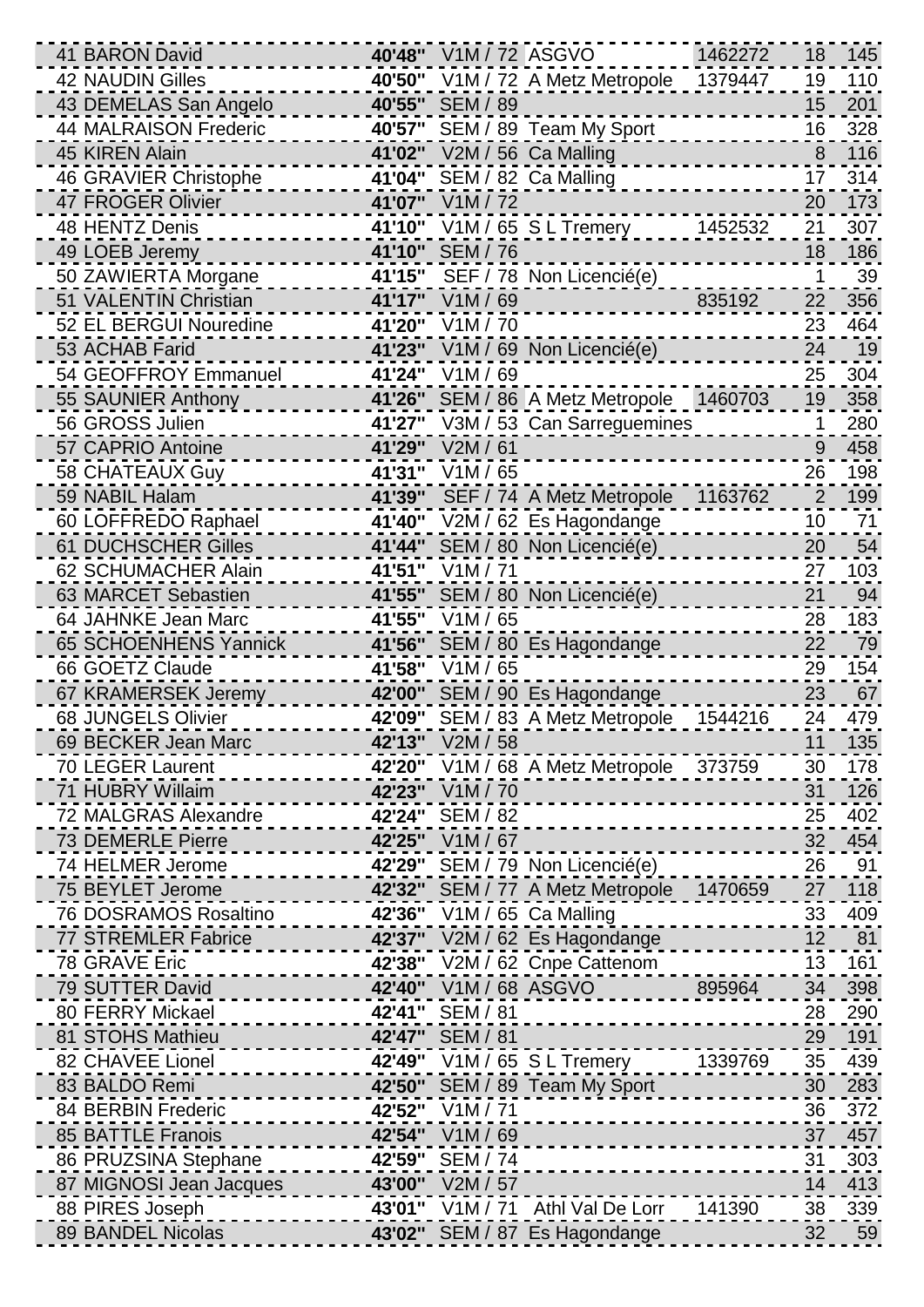| 90 CAILLOUX Paul                                                                                                                                                                                                                     |                 |  | 43'05" SEM / 89 Sp Hettange                | 33              | 90     |
|--------------------------------------------------------------------------------------------------------------------------------------------------------------------------------------------------------------------------------------|-----------------|--|--------------------------------------------|-----------------|--------|
| 91 CASUSO Alphonse<br>$\frac{1}{2}$                                                                                                                                                                                                  |                 |  | 43'08" V1M / 72 Non Licencié(e)            | 39              | 46     |
| 92 BOEHLER Vincent<br>$\frac{1}{2}$                                                                                                                                                                                                  | 43'12" SEM / 81 |  | ---------------                            | 34              | 168    |
| 93 FRICKER Xavier                                                                                                                                                                                                                    | 43'19" SEM / 77 |  |                                            | 35              | 390    |
| 94 AMARU Salvatore                                                                                                                                                                                                                   |                 |  | 43'21" V2M / 63 Non Licencié(e)            | 15              | 27     |
| 95 SCHWANK Jean Albert <b>43'26"</b> V1M / 70 Non Licencié(e) _______                                                                                                                                                                |                 |  |                                            | 40              | 95     |
| 96 FOUGEROUSSE Christian _ _ _ _ _                                                                                                                                                                                                   | 43'30" V2M / 58 |  | . <u>.</u> .                               | 16              | 410    |
| 97 PIZZOTTA Mickael                                                                                                                                                                                                                  | 43'32" SEM / 78 |  | <u>--------------</u> .                    | 36              | 136    |
| 98 KOUIDDER Kadour<br>$\frac{1}{2}$ = $\frac{1}{2}$ = $\frac{1}{2}$ = $\frac{1}{2}$ = 43'32" V1M / 71                                                                                                                                |                 |  | .                                          | 41              | 214    |
| 99 LAFFARGUE Jean Pierre 43'33" V2M / 57 Foc                                                                                                                                                                                         |                 |  |                                            | 17 <sup>2</sup> | 193    |
| 100 SEMROUNI Yanis                                                                                                                                                                                                                   |                 |  | 43'33" JUM / 95 Rombas Ac 1538034          |                 | 99     |
| 101 EICHSTETTER Florian 43'34" V1M / 69 Cnpe Cattenom                                                                                                                                                                                |                 |  |                                            | 42              | 107    |
| 102 SCHWINN Christian                                                                                                                                                                                                                |                 |  | 43'40" V2M / 61 A Metz Metropole 918775    | 18              | 412    |
| 103 MANSION Franck                                                                                                                                                                                                                   | 43'49" V2M / 61 |  | 5725379                                    | 19              | 472    |
| 104 CHIODIN Philippe<br>_ _ _ _ _ _ _ _ _                                                                                                                                                                                            |                 |  | 43'50" V1M / 69 Florange Oc* _ _ _ 1132433 | 43              | 165    |
| 105 THOUVENEL Herve                                                                                                                                                                                                                  | 43'51" V1M / 70 |  | ______________                             | 44              | 305    |
| <b>106 STRAUCH Gilbert</b>                                                                                                                                                                                                           | 43'53" V2M / 61 |  |                                            | 20              | 353    |
| 107 FRANCOIS Julien                                                                                                                                                                                                                  |                 |  | 43'55" SEM / 75 Sp Longwy                  | 37              | 445    |
| 108 DUVAL Christophe<br>.                                                                                                                                                                                                            |                 |  | 43'56" SEM / 74 Club Course C E 1433424    | 38              | 211    |
| 109 GARCIA Mario<br>$- - - - - - -$                                                                                                                                                                                                  | 43'56" SEM / 76 |  |                                            | 39              | 177    |
| 110 OLIVIERI Enzo                                                                                                                                                                                                                    |                 |  | 43'57" V1M / 64 Non Licencié(e)            | 45              | 40     |
| 111 GARCIA Virgine                                                                                                                                                                                                                   | 43'59" SEF / 79 |  |                                            |                 | 109    |
| 112 GENEVE Christophe                                                                                                                                                                                                                | 44'00" V1M / 65 |  | <u>------------</u>                        | 46              | 499    |
| 113 ZIEHL Christian                                                                                                                                                                                                                  | 44'01" V1M / 67 |  |                                            | 47              | 416    |
| 114 MASOTTI Nicolas                                                                                                                                                                                                                  |                 |  | 44'03" SEM / 82 Ca Malling                 | 40              | 349    |
| 115 HOTIN Jerome                                                                                                                                                                                                                     |                 |  | 44'04" SEM / 76 Ca Malling                 | 41              | 171    |
| 116 BROCHOT Jean Luc                                                                                                                                                                                                                 |                 |  | 44'05" V2M / 56 Ca Malling<br>--------     | 21              | 336    |
| 117 THOUVENEL Pascal                                                                                                                                                                                                                 | 44'07" V1M / 72 |  |                                            | 48              | 375    |
| 118 BIGOT Francois                                                                                                                                                                                                                   |                 |  |                                            |                 |        |
| 119 BONINSEGNA Sebastien _____ 44'11" SEM / 79 Non Licencié(e) __________ 42 __ 45                                                                                                                                                   |                 |  |                                            |                 |        |
| - 120 ZIMMER Arthur<br>- 120 ZIMMER Arthur<br>- 121 HUMBERT Claude - - - - - - - - - - - 44'13" - V1M / 64                                                                                                                           |                 |  | __________________________                 | $\mathbf{1}$    | 313    |
|                                                                                                                                                                                                                                      |                 |  |                                            | 50              | 425    |
| . 122 BRUNETTE Pierre<br>. 123 WEINGARTNER Kevin _________44'14" SEM / 86 ______________________________43 _.<br>. 123 WEINGARTNER Kevin _________44'16"_SEM / 85 ______________________________44                                   |                 |  |                                            |                 | 162    |
|                                                                                                                                                                                                                                      |                 |  |                                            |                 | 197    |
|                                                                                                                                                                                                                                      |                 |  |                                            |                 |        |
|                                                                                                                                                                                                                                      |                 |  |                                            |                 |        |
| 126 BERTAUX Jean-luc _____________44'23" V3M / 50 Grpe A Commercien __253084 _____2 _180<br>127 JURADO Mickael ____________44'35"_ESM / 92__________________________________                                                         |                 |  |                                            |                 | 352    |
|                                                                                                                                                                                                                                      |                 |  |                                            |                 | 476    |
|                                                                                                                                                                                                                                      |                 |  |                                            |                 | 52 340 |
|                                                                                                                                                                                                                                      |                 |  |                                            | 45              | 429    |
| 130 ETTINGER Remi ___________ 44'53" SEM / 76<br>131 SEMENTA Eric _____________ 44'57"_SEM / 74                                                                                                                                      |                 |  | <u>----------------------46 400</u>        |                 |        |
| 132 PETER David _______________45'05" _V1M / 68 Es Hagondange ____________53 _141                                                                                                                                                    |                 |  |                                            |                 |        |
|                                                                                                                                                                                                                                      |                 |  |                                            |                 |        |
| 133 MAIRE Renaud<br>134 CHARDET Marie 1999 - 1999 - 1999 - 1999 - 1999 - 1999 - 1999 - 1999 - 1999 - 1999 - 1999 - 1999 - 1999 - 1<br>1999 - 1999 - 1999 - 1999 - 1999 - 1999 - 1999 - 1999 - 1999 - 1999 - 1999 - 1999 - 1999 - 199 |                 |  |                                            |                 |        |
| 135 ENCELLE Teo _ _ _ _ _ _ _ _ _ _ _ 45'10" _ JUM / 95 Rombas Ac _ _ _ _ _ 1538032 _ _ _ 2 _ _ 98                                                                                                                                   |                 |  |                                            |                 |        |
| 136 ENCELLE Frederic _________ 45'11" SEM / 89                                                                                                                                                                                       |                 |  |                                            |                 | 498    |
|                                                                                                                                                                                                                                      |                 |  |                                            |                 |        |
| 138 MAHMOUDI Zakiya _________ 45'15" _ SEF / 80 _A Metz Metropole _ 641856 _____4 _ 133                                                                                                                                              |                 |  |                                            |                 |        |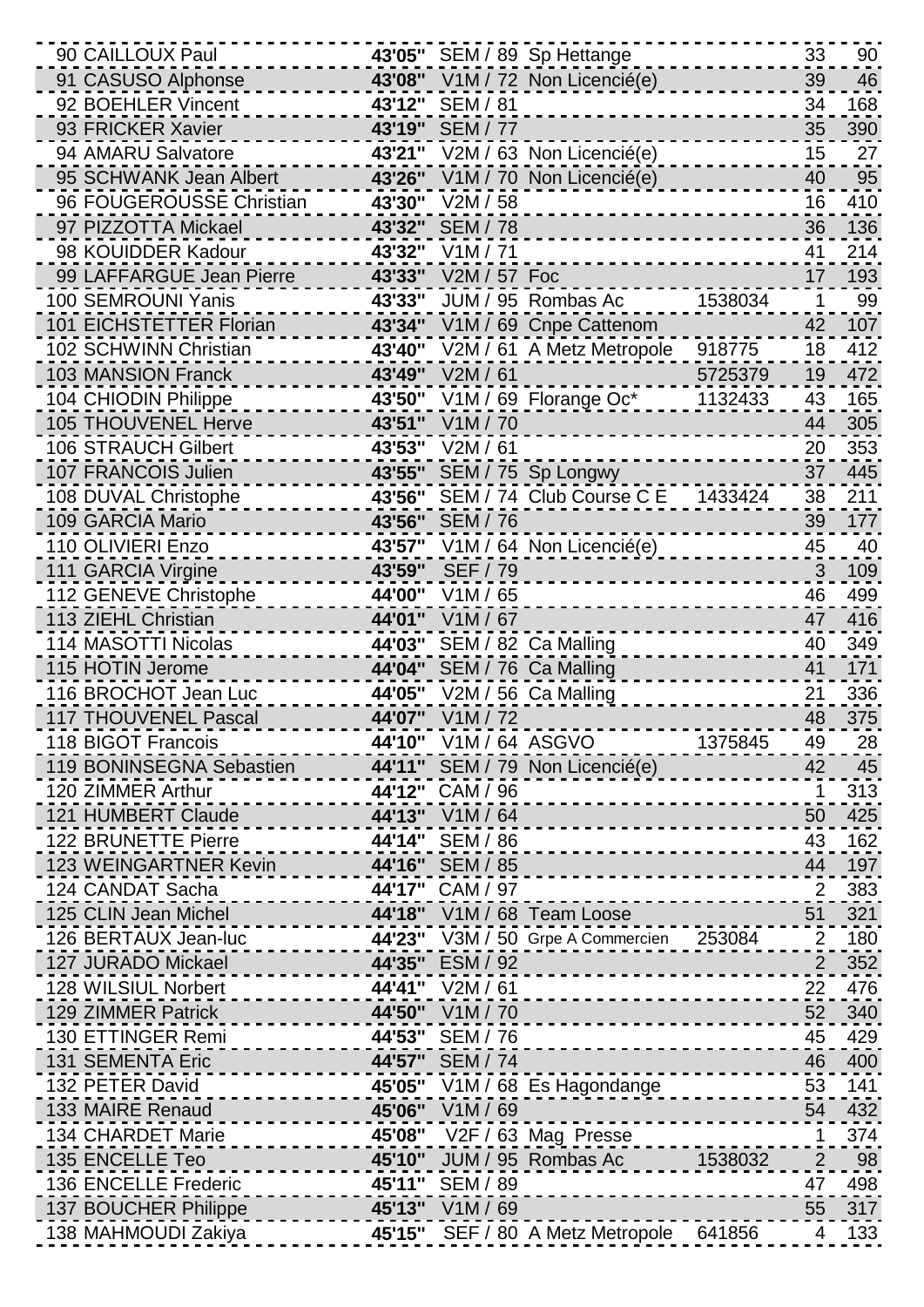| 139 SCHLEINGER Denis                                                                                                                                                                                         | 45'20" V2M / 56        |  |                                                              |                | 23 | 471                        |
|--------------------------------------------------------------------------------------------------------------------------------------------------------------------------------------------------------------|------------------------|--|--------------------------------------------------------------|----------------|----|----------------------------|
| 140 GOTTE Romain<br>.                                                                                                                                                                                        |                        |  | 45'20" CAM / 96 Es Hagondange                                |                | 3  | 63                         |
| 141 BIANCALANA Jean                                                                                                                                                                                          | 45'29" V2M / 63        |  | _______________                                              |                | 24 | 149                        |
| 142 LAHAXE Jonathan                                                                                                                                                                                          | 45'31" SEM / 86        |  |                                                              |                | 48 | 323                        |
| 143 CHEMELLO Lorenzo<br>and the state of the                                                                                                                                                                 |                        |  | 45'33" V3M / 50 Florange Oc* 340345                          |                | 3  | 341                        |
| 144 LEMOINE Rodrigue                                                                                                                                                                                         | 45'35" SEM / 74        |  |                                                              |                | 49 | 335                        |
| 145 PARIS Christophe<br>. <u>.</u> .                                                                                                                                                                         | 45'36" V1M / 69        |  |                                                              |                | 56 | 207                        |
| 146 BODEREAU Thierry _______                                                                                                                                                                                 |                        |  | 45'38" V1M / 67 A Metz Metropole 1399115                     |                | 57 | 179                        |
| 147 JAMAIN Fabrice                                                                                                                                                                                           |                        |  | 45'41" V1M / 67 Rombas Ac 686635                             |                | 58 | 100                        |
| 148 KIMMICH Pascal                                                                                                                                                                                           | 45'42" V1M / 71        |  |                                                              |                | 59 | 144                        |
| 149 DI MATTEO Thierry                                                                                                                                                                                        |                        |  | 45'47" V1M / 68 Team Loose                                   |                | 60 | 373                        |
| 150 PLAS Marie France                                                                                                                                                                                        |                        |  | 45'51" V2F / 58 ASGVO                                        |                |    | 376                        |
| 151 PLAS Guillaume<br>-----------                                                                                                                                                                            |                        |  | 45'52" SEM / 89 A Metz Metropole 113359                      |                | 50 | 200                        |
| 152 PLAS Patrice<br>.                                                                                                                                                                                        |                        |  | 45'52" V2M / 56 ASGVO 820386                                 |                | 25 | 462                        |
| 153 STEMLER Arnaud                                                                                                                                                                                           | 45'53" SEM / 76 Trytic |  |                                                              |                | 51 | 395                        |
| 154 TARONT Christian                                                                                                                                                                                         | 45'58" V2M / 63        |  |                                                              |                | 26 | 370                        |
| 155 SCHNEIDER Gaston                                                                                                                                                                                         |                        |  | 45'59" V2M / 56 Edf Cattenom                                 |                | 27 | 142                        |
| 156 SPERA Laurent<br>--------                                                                                                                                                                                | 45'59" V1M / 73        |  |                                                              |                | 61 | 424                        |
| 157 HRAMAN Daniel                                                                                                                                                                                            |                        |  | 46'02" V2M / 62 Es Hagondange                                |                | 28 | 65                         |
| 158 MAISSONNET Herve                                                                                                                                                                                         |                        |  | 46'03" V2M / 58 Arts Hombourgeois                            |                | 29 | 84                         |
| 159 MAS Michel<br>_ _ _ _ _ _ _ _ _ _ _<br>160 KLEM Francois                                                                                                                                                 | 46'06" V1M / 68        |  | _ _ _ _ _ _ _ _ _ _ _ _                                      |                | 62 | 170                        |
| 161 SCHNEIDER Armand                                                                                                                                                                                         |                        |  | 46'08" V1M/69 Aem<br>116426<br>46'10" V3M / 53 Es Hagondange |                | 63 | 55<br>78                   |
| 162 BEYER Marie-joelle                                                                                                                                                                                       |                        |  | 46'13" SEF / 74 ES Thionville-Yutz 1276782                   |                |    | 306                        |
| 163 CAPUTO Jacky                                                                                                                                                                                             |                        |  | 46'14" V1M / 65 ASGVO                                        |                | 64 | $\overline{2}$             |
| 164 CHOFFEL Daniel                                                                                                                                                                                           |                        |  | 46'16" V1M / 68 Ca Malling                                   | $     1126491$ | 65 | 182                        |
| $\frac{1}{2}$<br>165 BARTRINGER Joel                                                                                                                                                                         |                        |  | ---------<br>46'20" V1M / 64 Us Douanes                      |                | 66 | 57                         |
| 166 BERQUEZ Christian                                                                                                                                                                                        |                        |  | 46'21" V2M / 57 Rock Rosselange                              |                | 30 | 174                        |
|                                                                                                                                                                                                              |                        |  |                                                              |                |    | 325                        |
|                                                                                                                                                                                                              |                        |  |                                                              |                |    |                            |
|                                                                                                                                                                                                              |                        |  |                                                              |                |    |                            |
|                                                                                                                                                                                                              |                        |  |                                                              |                | 67 | 447                        |
|                                                                                                                                                                                                              |                        |  |                                                              |                | 54 | 106                        |
| 172 MARINELLI Maurice _________ 46'40" V2M / 61 _______________________ 32                                                                                                                                   |                        |  |                                                              |                |    | 428                        |
|                                                                                                                                                                                                              |                        |  |                                                              |                |    |                            |
|                                                                                                                                                                                                              |                        |  |                                                              |                |    |                            |
| - 174 MUSSEL Julian<br>174 MUSSEL Julian - - - - - - - - - - - 46'44" SEM / 87 Es Hagondange<br>175 CHRISTOPHE Didier - - - - - - - - 46'46" V1M / 69 Non Licencié(e) - - - - - - - - - - - - - - - - - - 89 |                        |  |                                                              |                |    |                            |
| 176 MONIOT Claude ___________ 46'51" V1M / 64 Sport Loisirs Tremery ________ 70 __ 26                                                                                                                        |                        |  |                                                              |                |    |                            |
| 177 STABARIN Louis ___________ 46'55" V2M / 63 A Metz Metropole _ 1530116 _ _33 _ 172                                                                                                                        |                        |  |                                                              |                |    |                            |
|                                                                                                                                                                                                              |                        |  |                                                              |                |    |                            |
|                                                                                                                                                                                                              |                        |  |                                                              |                |    |                            |
|                                                                                                                                                                                                              |                        |  |                                                              |                |    |                            |
|                                                                                                                                                                                                              |                        |  |                                                              |                |    |                            |
|                                                                                                                                                                                                              |                        |  |                                                              |                |    | 75 441                     |
|                                                                                                                                                                                                              |                        |  |                                                              |                |    | $\overline{\phantom{1}}$ 1 |
|                                                                                                                                                                                                              |                        |  |                                                              |                |    |                            |
|                                                                                                                                                                                                              |                        |  |                                                              |                |    |                            |
| 186 GRANGIER Paul<br>187 PACE Adrien - - - - - - - - - - - - 47'16" V1M / 66<br>187 PACE Adrien - - - - - - - - - - - - - 47'17" SEM / 88 Team My Sport - - - - - - - - - - - - 57 288                       |                        |  |                                                              |                |    |                            |
|                                                                                                                                                                                                              |                        |  |                                                              |                |    |                            |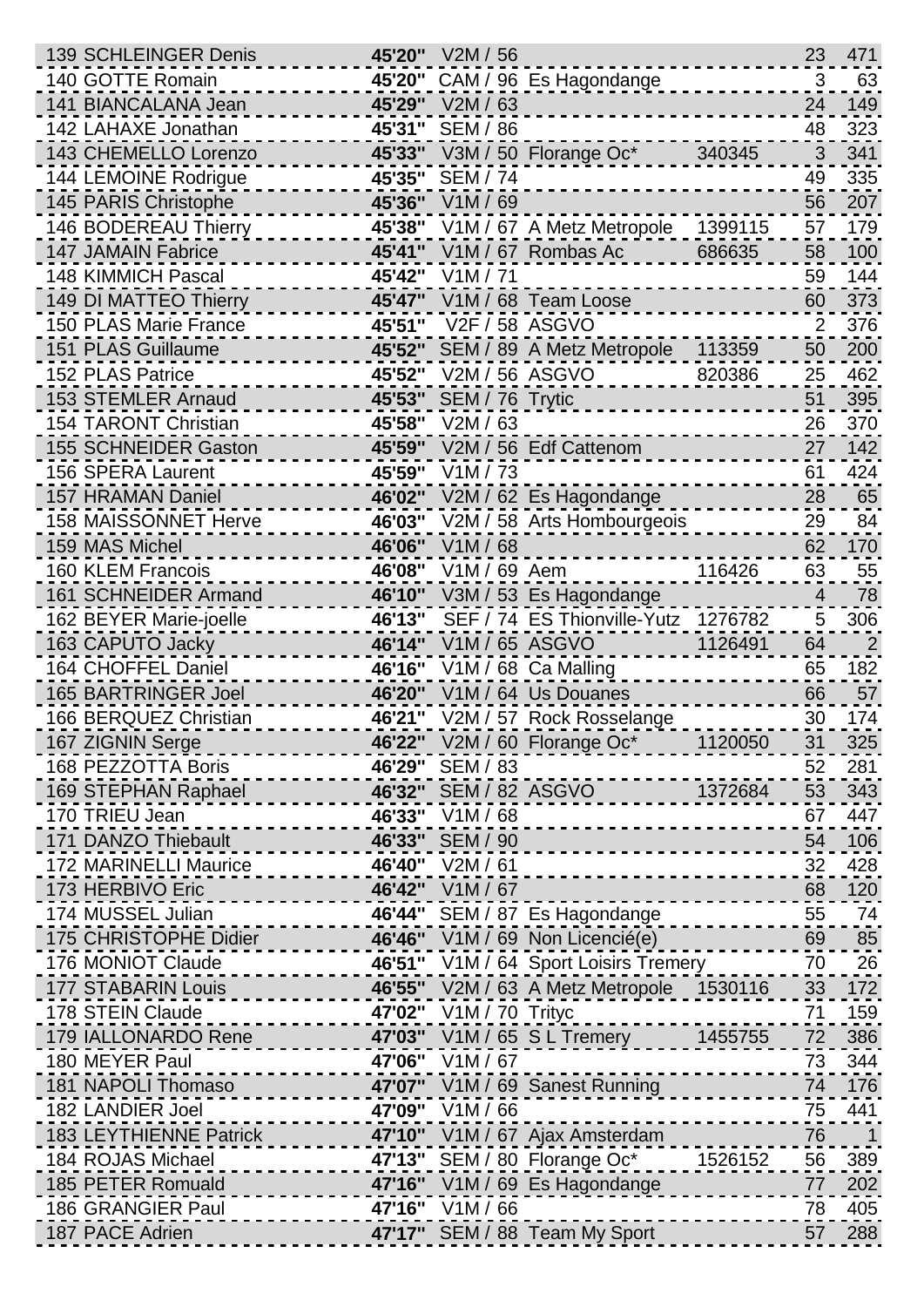| 188 GASPARD Michel                                                                                                                                                                   | 47'18" V2M / 59 |  | _ _ _ _ _ _ _ _ _ _ _ _ _ _ _ _              |         | 34          | 96                          |
|--------------------------------------------------------------------------------------------------------------------------------------------------------------------------------------|-----------------|--|----------------------------------------------|---------|-------------|-----------------------------|
| 189 BREIT Yvounet                                                                                                                                                                    | 47'21" V1M / 68 |  |                                              |         | 79          | 369                         |
| 190 MALRAISON Fabrice ________ 47'26" V2M / 60 Team My Sport                                                                                                                         |                 |  |                                              |         | 35          | 329                         |
| 191 ALBA Cristobal<br>.                                                                                                                                                              |                 |  | 47'28" V1M / 73 Team My Sport                |         | 80          | 289                         |
| 192 EVELLIER Yannick                                                                                                                                                                 |                 |  | 47'30" SEM / 79 Es Hagondange                |         | 58          | 61                          |
| 193 SKRZYPCZAK Michel                                                                                                                                                                | 47'32" SEM / 81 |  | <u>------------</u> -                        |         | 59          | 104                         |
| 194 MONOPOLI Tony                                                                                                                                                                    |                 |  | 47'35" V2M / 63 Slt Psa                      |         | 36          | 477                         |
| 195 LAFFARGUE Emilie                                                                                                                                                                 |                 |  | 47'36" SEF / 79 Florange Oc* 1555226         |         | 6           | 164                         |
| 196 GILLOTOT David<br>_ _ _ _ _ _ _ _ _                                                                                                                                              |                 |  | 47'37" V1M / 71 Florange Oc* _ _ _ _ 1280364 |         | 81          | 455                         |
| 197 DELLA NAVE Yvan                                                                                                                                                                  | 47'38" V2M / 57 |  | ______________                               |         | 37          | 451                         |
| 198 CAPUANO Ruggiero                                                                                                                                                                 | 47'40" V1M / 71 |  |                                              |         | 82          | 210                         |
| 199 BAUER Georges<br>_ _ _ _ _ _ _ _ _                                                                                                                                               |                 |  | 47'42" V2M / 57 A Metz Metropole 1530117     |         | 38          | 469                         |
| 200 MEUZIN Stephane<br><u>----------</u>                                                                                                                                             |                 |  | 47'45" SEM / 79 My Sport<br>---------        |         | 60          | 393                         |
| 201 SIDO Jerome                                                                                                                                                                      | 47'47" SEM / 80 |  |                                              |         | 61          | 131                         |
| 202 MORTIMORE Herve                                                                                                                                                                  |                 |  | 47'48" V1M 7 70 ASGVO                        | 1454059 | 83          | 342                         |
| 203 DELUCA Yves                                                                                                                                                                      | 47'51" V2M / 61 |  |                                              |         | 39          | 415                         |
| 204 CHRETIEN Antoine                                                                                                                                                                 |                 |  | 47'53" ESM / 93 ESThionville-Yutz 560560     |         | 3           | 147                         |
| 205 FALTRAUER Gilles<br>$\frac{1}{2}$                                                                                                                                                | 47'57" V1M / 68 |  | _____________                                |         | 84          | 326                         |
| 206 WIEMAR Maxime                                                                                                                                                                    | 48'04" SEM / 77 |  |                                              |         | 62          | 175                         |
| 207 BELABASSI Ahmed                                                                                                                                                                  |                 |  | 48'08" V1M / 73 Florange Oc* 1123550         |         | 85          | 158                         |
| 208 VALENTIN Michel                                                                                                                                                                  |                 |  | 48'13" V1M / 66 Cnpe Cattenom                |         | 86          | 351                         |
| 209 FRANZIN Mario                                                                                                                                                                    |                 |  | 48'17" V4M / 39 Non Licencié(e)              |         |             | 23                          |
| 210 PREAU Amaury                                                                                                                                                                     | 48'18" JUM / 95 |  | - - - - <b>- - - - - - - - -</b> -           |         | 3           | 422                         |
| 211 CASCIANO Maurice                                                                                                                                                                 | 48'19" V1M / 64 |  | .                                            |         | 87          | 391                         |
| 212 MOREAU Isabelle                                                                                                                                                                  | 48'21" SEF / 78 |  |                                              |         |             | 470                         |
| 213 CHASSART Jean Marie                                                                                                                                                              | 48'24" V1M / 64 |  |                                              |         | 88          | 431                         |
| 214 DIEUDONNE Stephane<br>214 DIEUDONNE Stephane<br>222 - 222 - 224 - 225 - 226 - 227 - 227 - 228 - 229 - 229 - 229 - 229 - 229 - 229 - 229 - 229 - 229 - 229 - 2                    |                 |  |                                              |         | 63          | 41                          |
| 215 ZANONI Jean Jacques                                                                                                                                                              |                 |  | 48'25" V1M / 73 Non Licencié(e)              |         | 89          | 93                          |
| .<br>216 LAMY Pascal _ _ _ _ _ _ _ _ _ _ _ _ 48'31" _V1M / 68 _Non Licencié(e) _ _ _ _ _ _ _ _ _ _ _                                                                                 |                 |  |                                              |         | 90          | $\overline{\phantom{0}}$ 11 |
| 217 DEMONCEL Pascal _________ 48'32" V1M / 64 ASGVO _______ 1122855 __ 91 _ 192                                                                                                      |                 |  |                                              |         |             |                             |
| <u>218 JEAN Alexis _ _ _ _ _ _ _ _ _ _ _ _ 48'35" V1M / 72 ASGVO _ _ _ _ _ _ 1437474 _ _ 92</u>                                                                                      |                 |  |                                              |         |             | 213                         |
| 219 KLEIN Joel ________________48'37" V2M / 60 Team My Sport ____________40 285                                                                                                      |                 |  |                                              |         |             |                             |
|                                                                                                                                                                                      |                 |  |                                              |         | $\mathbf 1$ | 999                         |
|                                                                                                                                                                                      |                 |  |                                              |         |             | 41 156                      |
|                                                                                                                                                                                      |                 |  |                                              |         |             |                             |
| 223 SAPORITO Claude __________ 48'49" V1M / 66 _______________________ 93 _368                                                                                                       |                 |  |                                              |         |             |                             |
|                                                                                                                                                                                      |                 |  |                                              |         |             |                             |
|                                                                                                                                                                                      |                 |  |                                              |         |             |                             |
|                                                                                                                                                                                      |                 |  |                                              |         |             |                             |
|                                                                                                                                                                                      |                 |  | $7 - 7 - 7 - 1 - 1 - 1 - 3 - 363$            |         |             |                             |
|                                                                                                                                                                                      |                 |  |                                              |         |             |                             |
| .<br>228 DJONNA Jean Jacques _______ 48'58"_SEM / 76_Team My Sport ___________ 64 _ 332<br>229 TORNICELLI Gabriel _________ 49'01" _V2M / 60_Florange Oc* _____ 1154312 _ _ 42 _ 460 |                 |  |                                              |         |             |                             |
| 230 WALLRICH Marc ____________ 49'02" V1M / 64 Les Arts Hombourgeois ______ 94 _466                                                                                                  |                 |  |                                              |         |             |                             |
| 231 DE DEUS Christophe ________ 49'06" SEM / 79 Rombas Ac ____ 1348902 __ 65                                                                                                         |                 |  |                                              |         |             | 97                          |
|                                                                                                                                                                                      |                 |  |                                              |         |             |                             |
| <u>233 ERBETTI Frederic 2007 - 2007 - 21M / 71 - 2008 - 233 ERBETTI Frederic 2008 - 2017 - 21M / 71</u>                                                                              |                 |  |                                              |         | 96 282      |                             |
| 234 MAIER Marie-pierre _________ 49'19" _V1F / 69 ESThionville-Yutz _ 1293060 ____2 _157                                                                                             |                 |  |                                              |         |             |                             |
| 235 SINDT Marylise ____________49'19" _V2F / 62 Ca Malling _______________4 _209                                                                                                     |                 |  |                                              |         |             |                             |
| 236 KIEFFER Marie Therese ______ 49'28" V1F/67 Ca Malling ________________ 3 194                                                                                                     |                 |  |                                              |         |             |                             |
|                                                                                                                                                                                      |                 |  |                                              |         |             |                             |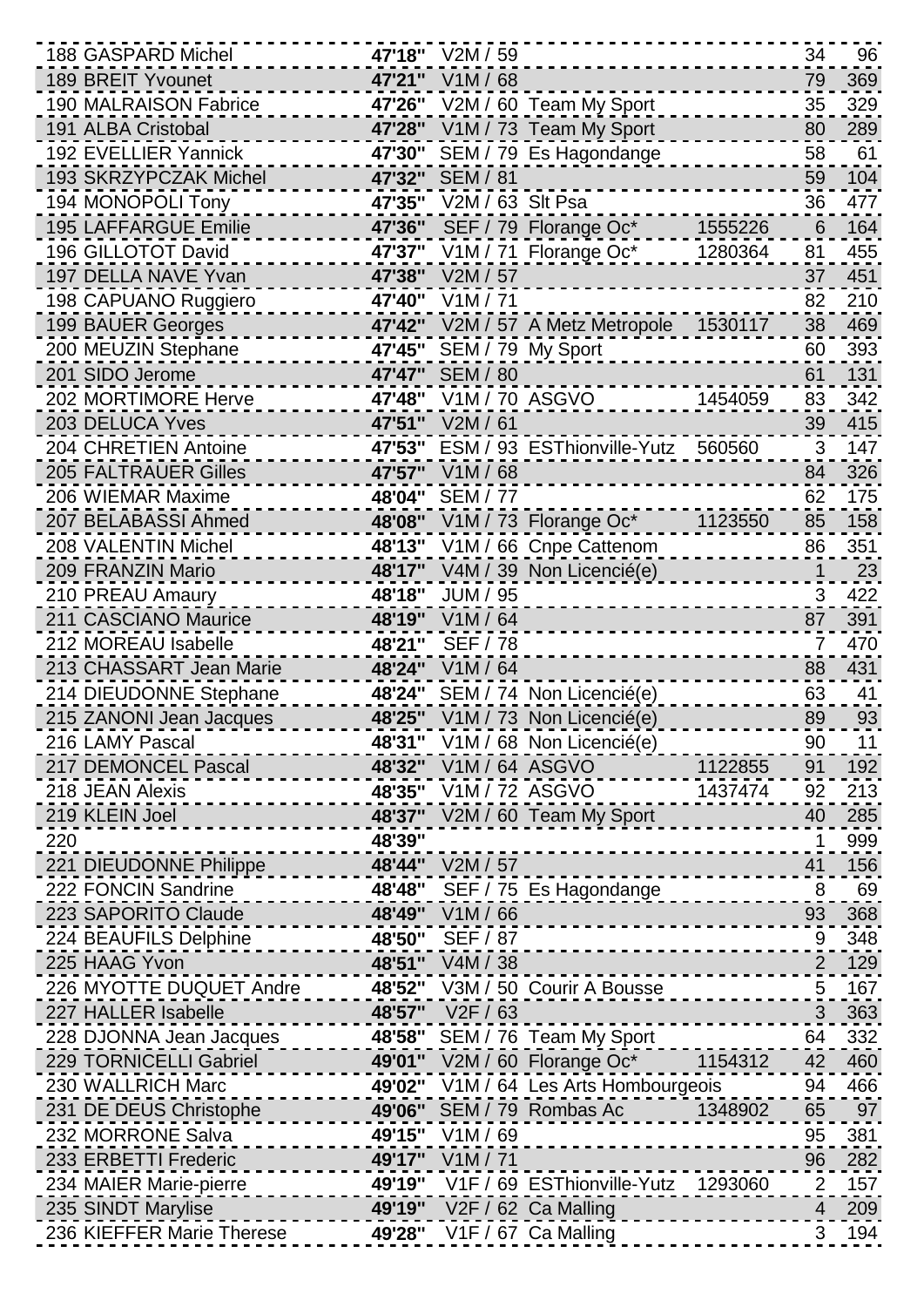| 237 DE CIANCIO Nicolas                                                                                                                                                                                                               | 49'30" V2M / 62 |          |                                               |                     |                | 43 379   |
|--------------------------------------------------------------------------------------------------------------------------------------------------------------------------------------------------------------------------------------|-----------------|----------|-----------------------------------------------|---------------------|----------------|----------|
| 238 LHOPITAL Vincent                                                                                                                                                                                                                 |                 |          | 49'48" V1M / 69 Non Licencié(e)               |                     | 97             | 6        |
| 239 DE OLIVIERA Lucien                                                                                                                                                                                                               |                 |          | 49'55" V1M / 64 Non Licencié(e)               |                     | 98             | 92       |
| 240 BALABAN Sebastien                                                                                                                                                                                                                | 49'56" CAM / 96 |          | ----------------                              |                     | $\overline{4}$ | 298      |
| 241 LONGO Muriel                                                                                                                                                                                                                     | 49'58"          | V2F / 55 |                                               |                     |                | 121      |
| 242 DEMERLE Sandrine<br>$- - - - - -$                                                                                                                                                                                                | 50'01" V1F / 68 |          |                                               |                     | 4              | 463      |
| 243 NAGEL Elodie<br>. <b>.</b>                                                                                                                                                                                                       |                 |          | 50'03" SEF / 88 Es Hagondange                 |                     | 10             | 309      |
| 244 FRIIO Jean                                                                                                                                                                                                                       |                 |          | 50'03" V2M / 62 Es Hagondange                 |                     | 44             | 62       |
| 245 CHRISTMANN Christophe                                                                                                                                                                                                            | 50'04" V1M / 71 |          |                                               |                     | 99             | 296      |
| 246 WAWZYNIAK Valentin<br>$- - - - - - -$                                                                                                                                                                                            |                 |          | 50'07" JUM / 95 Non Licencié(e) ________      |                     | 4              | 89       |
| 247 HENNEQUIN Michel                                                                                                                                                                                                                 |                 |          | 50'09" V1M / 68 Courir A Bousse               |                     | 100            | 401      |
| 248 WILLAUME Martial<br>$- - - - - - -$                                                                                                                                                                                              |                 |          | 50'14" V1M / 69 Val St-Pierre Ath 1485352 101 |                     |                | 366      |
| 249 SAUMIER Fanny<br>$\frac{1}{2}$                                                                                                                                                                                                   | 50'16" ESF / 91 |          | <u>-------------</u>                          |                     |                | 322      |
| 250 BRUNELLA Antoine                                                                                                                                                                                                                 | 50'19" JUM / 94 |          |                                               | $- - - - - - - - -$ | 5              | 277      |
| 251 BALDAZZI Sylvain                                                                                                                                                                                                                 |                 |          | 50'21" SEM / 75 Optique Moise                 |                     | 66             | 17       |
| 252 VASSEUR Monique                                                                                                                                                                                                                  | 50'29" V3F / 50 |          | -----------------                             |                     |                | 418      |
| 253 RIGHETTI Martine                                                                                                                                                                                                                 | 50'38" V3F / 53 |          | _ _ _ _ <b>_ _ _ _ _ _ _ _ _ _ _ _</b> _      |                     |                | 449      |
| 254 KLEIN Nicolas                                                                                                                                                                                                                    | 50'39" SEM / 89 |          |                                               |                     | 67             | 435      |
| 255 DE AZEVEDO Manuel                                                                                                                                                                                                                |                 |          | 50'41" SEM / 74 Non Licencié(e)               |                     | 68             | 31       |
| 256 HOUPPERT Vincent                                                                                                                                                                                                                 |                 |          | 50'45" V1M / 65 Montigny Friches              |                     | 102            | 319      |
| 257 SANDERI Robert                                                                                                                                                                                                                   | 50'48" V1M / 65 |          |                                               |                     | 103            | 414      |
| 258 BAUDOT Romain<br>_ _ _ _ _ _ _ _ _<br>259 ARNOULT Isabelle                                                                                                                                                                       |                 |          | 50'53" SEM / 81 Es Hagondange                 |                     | 69<br>5        | 60<br>58 |
| 260 BECKRICH Xavier                                                                                                                                                                                                                  | 50'55" V1M / 68 |          | 50'55" V1F / 68 Es Hagondange                 |                     | 104            | 465      |
|                                                                                                                                                                                                                                      |                 |          | <u> 2 2 2 2 2 2 2 2 2 2</u>                   |                     |                |          |
|                                                                                                                                                                                                                                      |                 |          |                                               |                     |                |          |
| 261 SCHERTZ Fabien<br>$- - - - - - - -$                                                                                                                                                                                              | 50'56" SEM / 82 |          | $\frac{1}{2}$                                 |                     | 70             | 337      |
| 262 COLLET Alain<br>-------                                                                                                                                                                                                          |                 |          | 50'56" V1M / 64 A Val De Lorr 1118229 105     |                     |                | 184      |
| 263 NENNO Hermine                                                                                                                                                                                                                    |                 |          | 51'11" V1F / 68 Ca Malling<br>$- - - - - - -$ |                     |                | 308      |
| 264 POISIGNON Jean Marc                                                                                                                                                                                                              | 51'13" V1M / 70 |          |                                               |                     | 106            | 324      |
| 265 DA CRUZ Beatrice ___________51'15" _V2F / 58 Non Licencié(e) _____________6 __42                                                                                                                                                 |                 |          |                                               |                     |                |          |
| 266 GREMILLET Gilbert 2000 2019 1919 194M / 43 Non Licencié(e) 2000 2010 2010 2010                                                                                                                                                   |                 |          |                                               |                     |                |          |
| 267 GERARD Jean Louis _________ 51'24" V3M / 53 __________________________6 _155                                                                                                                                                     |                 |          |                                               |                     |                |          |
| 268 FALK Guillaume _____________51'25" SEM / 80 ___________________________71                                                                                                                                                        |                 |          |                                               |                     |                | 378      |
|                                                                                                                                                                                                                                      |                 |          |                                               |                     |                |          |
|                                                                                                                                                                                                                                      |                 |          |                                               |                     |                |          |
|                                                                                                                                                                                                                                      |                 |          |                                               |                     |                |          |
|                                                                                                                                                                                                                                      |                 |          |                                               |                     |                |          |
|                                                                                                                                                                                                                                      |                 |          |                                               |                     |                |          |
|                                                                                                                                                                                                                                      |                 |          |                                               |                     |                |          |
| 274 DELBONNO Valerie<br>1975 DELBONNO Mario – 1986 – 1987 – 1988 – 1988 – 1988 – 1988 – 1988 – 1988 – 1988 – 1988 – 1988 – 1988 – 198<br>1975 DELBONNO Mario – 1988 – 1988 – 1988 – 1988 – 1988 – 1988 – 1988 – 1988 – 1988 – 1988 – |                 |          |                                               |                     |                |          |
|                                                                                                                                                                                                                                      |                 |          |                                               |                     |                |          |
|                                                                                                                                                                                                                                      |                 |          |                                               |                     |                |          |
| 279 JAGGI Veronique _____________51'48" _V1F / 72 Es Hagondange ______________9 _66                                                                                                                                                  |                 |          |                                               |                     |                |          |
|                                                                                                                                                                                                                                      |                 |          |                                               |                     |                |          |
| - 280 PONSARD Michele - - - - - - - - - - 51'55" - V1F / 68 Non Licencié(e) _ - - - - - - - - - - - - - - - - 10<br>- 281 KACZMARSKI Valerie _ _ _ _ _ _ _ 51'56" _ V2F / 63_ESThionville-Yutz _ 1337493 _ _ _ 7 _ 279               |                 |          |                                               |                     |                |          |
|                                                                                                                                                                                                                                      |                 |          |                                               |                     |                |          |
|                                                                                                                                                                                                                                      |                 |          |                                               |                     |                |          |
|                                                                                                                                                                                                                                      |                 |          | -----------------------76 443                 |                     |                |          |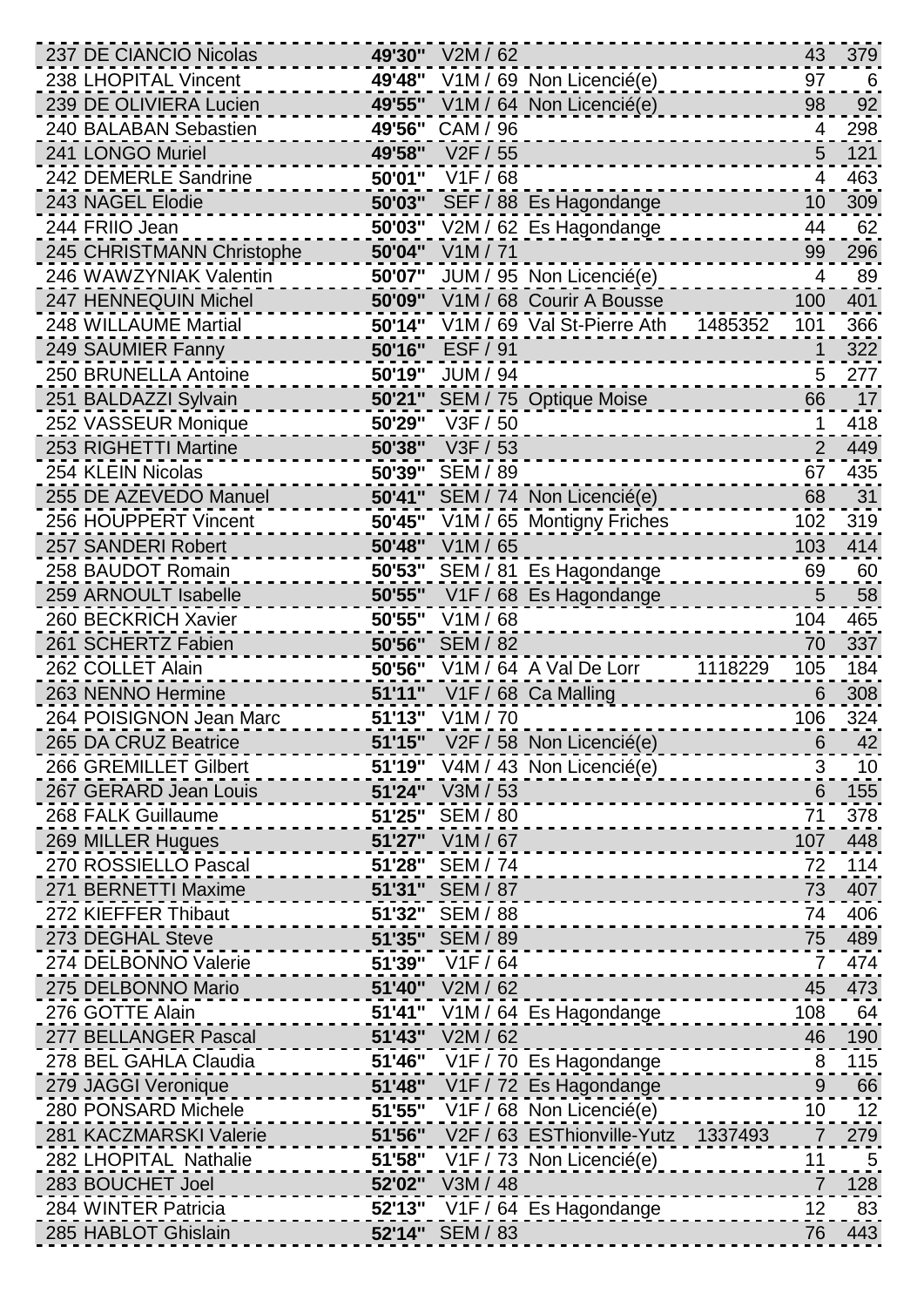| $    -$ 52'15" $\sqrt{10}$ / 72<br>. <u>.</u> .<br>52'16" V1M / 65 ASGVO<br>1294056 110<br>287 FERNANDEZ Francois ________<br>300<br>52'20" SEM / 74 Club Course Comite 1432949<br>288 VACCARO Dany<br>205<br>77<br><u>--------</u> ---<br>52'32" V3M / 45<br>289 DOSOLI Georges<br>450<br><u>-------------</u><br>290 IOFIDA Rapahel<br>52'34" SEM / 80 Team My Sport<br>78<br>286<br><u>---------</u> -<br>$\frac{1}{2}$<br>291 FELDEN Yannick<br>52'38" V1M / 66 Us Douanes<br>56<br>111<br>.<br>292 SCHMALTZ Davy<br>52'44" SEM / 74<br>440<br>79<br>.<br>----------<br>52'55" V1F / 64 Spiridon Joeuf<br>293 ASSIOMA Patricia<br>13<br>122<br>294 CHASSIGNET Jean Mathias ___ 52'56" V3M / 53 Briey Marathon<br>151<br>--------- 52'56" V1M/72<br>112<br>123<br>295 ASSIOMA Baptiste<br>----------------<br>52'59" V2M / 62 Val St-Pierre Ath 1538292<br>296 ANDRIOLO Vincent<br>208<br>47<br>_________<br>53'01" V1M / 65<br>297 SCHANG Olivier<br>189<br>113<br>------------<br>298 ACS Jean Luc<br>53'05" V2M / 56<br>134<br>48<br><u>----------</u><br><u>--------------------</u> -<br>299 PRZYGOCKI Myriam<br>53'07" SEF / 87<br>138<br>11<br>.<br>300 SZAFRANSKI Patricia 53'16" V2F / 62<br>434<br>8<br>--------------------<br>301 KHAZROUNI Laurent<br>53'18" V1M / 67<br>114<br>362<br>$- - - - - - -$<br>,,,,,,,,,,,,<br>$53'27''$ $\sqrt{1}M / 71$ Non Licencié(e) _________<br>302 BISTAFFA David<br>115<br>21<br>. <i>.</i><br>303 GANDBEOUF Daniel ________ 53'36" V3M / 47 Ca Malling<br>442<br>10<br>53'37" SEM / 77<br>304 PARADEIS Alexandre<br>80<br>421<br>.<br>53'41" SEM / 75 ASGVO 1437476<br>305 LECLERC Stephane<br>81<br>452<br>.<br>306 LAUGUSTIN Roland<br>53'42" V3M / 50 Es Hagondange<br>11<br>68<br><u>---------</u><br>307 HANFF Gilbert<br>53'51" V2M / 54 Ca Malling<br>112<br>49<br><u>.</u><br>53'53" V1F / 70 A Metz Metropole 1194201<br>308 BECK Murielle<br>14<br>355<br>_ _ _ _ _ _ _ _ _ _<br>53'54" V2M / 55 As Chem Metz 962716<br>309 SCHMITT Jose<br>50<br>185<br>----------<br>310 VALES Caroline<br>53'58" SEF / 83<br>12<br>483<br>$\frac{1}{2}$<br>53'58" V1M / 68 ESThionville-Yutz 178710<br>311 CHRETIEN Patrick<br>116<br>148<br>312 LAVILLEY Philippe<br>54'00" V2M / 61<br>181<br>51<br><u>--------</u><br><u>---------------</u><br>313 RIQUET Cyrille<br>54'01" V1M / 70<br>117<br>365<br>314 VILLANI-ANDRIOLO Muriel - - - - 54'04" V1F / 68 Val St-Pierre Ath 1538301 15 394<br>315 GRAVE-SCHREDER Clarisse ___ 54'05" _V2F / 56_ESThionville-Yutz __1269204 ___ 9 _187<br>320 ALCANTARA Gilbert _________ 54'15" V3M / 51 Club Des Friches____________13____7<br>324 SZEFFLER Nobert<br>1925 MOREJON Jean 1989 - 1989 - 1989 - 1989 - 1989 - 1989 - 1989 - 1989 - 1989 - 1989 - 1989 - 1989 - 1989 - 1<br>19 - 500 - 1989 - 1989 - 1989 - 1989 - 1989 - 1989 - 1989 - 1989 - 1989 - 1989 - 1989 - 198<br>328 WAWZYNIAK Thierry _______ 55'11" V2M / 62 Cnpe Cattenom __________ 54 __ 87<br>329 FLESCH Jean Charles ________ 55'15" V1M / 64 ________________________ 120<br>132<br>332 DELLA CHIESA Jean<br>14 DELLA CHIESA Jean - - - - - - - - - 55'27" - V3M / 46 ASGVO - - - - - - - - - - - - - - - - 14<br>399<br>- 333 KESTLER David<br>- 334 LOFFREDO David<br>- 334 LOFFREDO David - - - - - - - - - - 55'32" SEM / 86 Es Hagondange - - - - - - - - - - - - 84 - 496 . | 286 NUCCI Sebastien |  |  | 109 | 333 |
|--------------------------------------------------------------------------------------------------------------------------------------------------------------------------------------------------------------------------------------------------------------------------------------------------------------------------------------------------------------------------------------------------------------------------------------------------------------------------------------------------------------------------------------------------------------------------------------------------------------------------------------------------------------------------------------------------------------------------------------------------------------------------------------------------------------------------------------------------------------------------------------------------------------------------------------------------------------------------------------------------------------------------------------------------------------------------------------------------------------------------------------------------------------------------------------------------------------------------------------------------------------------------------------------------------------------------------------------------------------------------------------------------------------------------------------------------------------------------------------------------------------------------------------------------------------------------------------------------------------------------------------------------------------------------------------------------------------------------------------------------------------------------------------------------------------------------------------------------------------------------------------------------------------------------------------------------------------------------------------------------------------------------------------------------------------------------------------------------------------------------------------------------------------------------------------------------------------------------------------------------------------------------------------------------------------------------------------------------------------------------------------------------------------------------------------------------------------------------------------------------------------------------------------------------------------------------------------------------------------------------------------------------------------------------------------------------------------------------------------------------------------------------------------------------------------------------------------------------------------------------------------------------------------------------------------------------------------------------------------------------------------------------------------------------------------------------------------------------------------------------------------------------------------------------------------------------------------------------------------------------------------------------------------------------------------------------------------------------------|---------------------|--|--|-----|-----|
|                                                                                                                                                                                                                                                                                                                                                                                                                                                                                                                                                                                                                                                                                                                                                                                                                                                                                                                                                                                                                                                                                                                                                                                                                                                                                                                                                                                                                                                                                                                                                                                                                                                                                                                                                                                                                                                                                                                                                                                                                                                                                                                                                                                                                                                                                                                                                                                                                                                                                                                                                                                                                                                                                                                                                                                                                                                                                                                                                                                                                                                                                                                                                                                                                                                                                                                                                        |                     |  |  |     |     |
|                                                                                                                                                                                                                                                                                                                                                                                                                                                                                                                                                                                                                                                                                                                                                                                                                                                                                                                                                                                                                                                                                                                                                                                                                                                                                                                                                                                                                                                                                                                                                                                                                                                                                                                                                                                                                                                                                                                                                                                                                                                                                                                                                                                                                                                                                                                                                                                                                                                                                                                                                                                                                                                                                                                                                                                                                                                                                                                                                                                                                                                                                                                                                                                                                                                                                                                                                        |                     |  |  |     |     |
|                                                                                                                                                                                                                                                                                                                                                                                                                                                                                                                                                                                                                                                                                                                                                                                                                                                                                                                                                                                                                                                                                                                                                                                                                                                                                                                                                                                                                                                                                                                                                                                                                                                                                                                                                                                                                                                                                                                                                                                                                                                                                                                                                                                                                                                                                                                                                                                                                                                                                                                                                                                                                                                                                                                                                                                                                                                                                                                                                                                                                                                                                                                                                                                                                                                                                                                                                        |                     |  |  |     |     |
|                                                                                                                                                                                                                                                                                                                                                                                                                                                                                                                                                                                                                                                                                                                                                                                                                                                                                                                                                                                                                                                                                                                                                                                                                                                                                                                                                                                                                                                                                                                                                                                                                                                                                                                                                                                                                                                                                                                                                                                                                                                                                                                                                                                                                                                                                                                                                                                                                                                                                                                                                                                                                                                                                                                                                                                                                                                                                                                                                                                                                                                                                                                                                                                                                                                                                                                                                        |                     |  |  |     |     |
|                                                                                                                                                                                                                                                                                                                                                                                                                                                                                                                                                                                                                                                                                                                                                                                                                                                                                                                                                                                                                                                                                                                                                                                                                                                                                                                                                                                                                                                                                                                                                                                                                                                                                                                                                                                                                                                                                                                                                                                                                                                                                                                                                                                                                                                                                                                                                                                                                                                                                                                                                                                                                                                                                                                                                                                                                                                                                                                                                                                                                                                                                                                                                                                                                                                                                                                                                        |                     |  |  |     |     |
|                                                                                                                                                                                                                                                                                                                                                                                                                                                                                                                                                                                                                                                                                                                                                                                                                                                                                                                                                                                                                                                                                                                                                                                                                                                                                                                                                                                                                                                                                                                                                                                                                                                                                                                                                                                                                                                                                                                                                                                                                                                                                                                                                                                                                                                                                                                                                                                                                                                                                                                                                                                                                                                                                                                                                                                                                                                                                                                                                                                                                                                                                                                                                                                                                                                                                                                                                        |                     |  |  |     |     |
|                                                                                                                                                                                                                                                                                                                                                                                                                                                                                                                                                                                                                                                                                                                                                                                                                                                                                                                                                                                                                                                                                                                                                                                                                                                                                                                                                                                                                                                                                                                                                                                                                                                                                                                                                                                                                                                                                                                                                                                                                                                                                                                                                                                                                                                                                                                                                                                                                                                                                                                                                                                                                                                                                                                                                                                                                                                                                                                                                                                                                                                                                                                                                                                                                                                                                                                                                        |                     |  |  |     |     |
|                                                                                                                                                                                                                                                                                                                                                                                                                                                                                                                                                                                                                                                                                                                                                                                                                                                                                                                                                                                                                                                                                                                                                                                                                                                                                                                                                                                                                                                                                                                                                                                                                                                                                                                                                                                                                                                                                                                                                                                                                                                                                                                                                                                                                                                                                                                                                                                                                                                                                                                                                                                                                                                                                                                                                                                                                                                                                                                                                                                                                                                                                                                                                                                                                                                                                                                                                        |                     |  |  |     |     |
|                                                                                                                                                                                                                                                                                                                                                                                                                                                                                                                                                                                                                                                                                                                                                                                                                                                                                                                                                                                                                                                                                                                                                                                                                                                                                                                                                                                                                                                                                                                                                                                                                                                                                                                                                                                                                                                                                                                                                                                                                                                                                                                                                                                                                                                                                                                                                                                                                                                                                                                                                                                                                                                                                                                                                                                                                                                                                                                                                                                                                                                                                                                                                                                                                                                                                                                                                        |                     |  |  |     |     |
|                                                                                                                                                                                                                                                                                                                                                                                                                                                                                                                                                                                                                                                                                                                                                                                                                                                                                                                                                                                                                                                                                                                                                                                                                                                                                                                                                                                                                                                                                                                                                                                                                                                                                                                                                                                                                                                                                                                                                                                                                                                                                                                                                                                                                                                                                                                                                                                                                                                                                                                                                                                                                                                                                                                                                                                                                                                                                                                                                                                                                                                                                                                                                                                                                                                                                                                                                        |                     |  |  |     |     |
|                                                                                                                                                                                                                                                                                                                                                                                                                                                                                                                                                                                                                                                                                                                                                                                                                                                                                                                                                                                                                                                                                                                                                                                                                                                                                                                                                                                                                                                                                                                                                                                                                                                                                                                                                                                                                                                                                                                                                                                                                                                                                                                                                                                                                                                                                                                                                                                                                                                                                                                                                                                                                                                                                                                                                                                                                                                                                                                                                                                                                                                                                                                                                                                                                                                                                                                                                        |                     |  |  |     |     |
|                                                                                                                                                                                                                                                                                                                                                                                                                                                                                                                                                                                                                                                                                                                                                                                                                                                                                                                                                                                                                                                                                                                                                                                                                                                                                                                                                                                                                                                                                                                                                                                                                                                                                                                                                                                                                                                                                                                                                                                                                                                                                                                                                                                                                                                                                                                                                                                                                                                                                                                                                                                                                                                                                                                                                                                                                                                                                                                                                                                                                                                                                                                                                                                                                                                                                                                                                        |                     |  |  |     |     |
|                                                                                                                                                                                                                                                                                                                                                                                                                                                                                                                                                                                                                                                                                                                                                                                                                                                                                                                                                                                                                                                                                                                                                                                                                                                                                                                                                                                                                                                                                                                                                                                                                                                                                                                                                                                                                                                                                                                                                                                                                                                                                                                                                                                                                                                                                                                                                                                                                                                                                                                                                                                                                                                                                                                                                                                                                                                                                                                                                                                                                                                                                                                                                                                                                                                                                                                                                        |                     |  |  |     |     |
|                                                                                                                                                                                                                                                                                                                                                                                                                                                                                                                                                                                                                                                                                                                                                                                                                                                                                                                                                                                                                                                                                                                                                                                                                                                                                                                                                                                                                                                                                                                                                                                                                                                                                                                                                                                                                                                                                                                                                                                                                                                                                                                                                                                                                                                                                                                                                                                                                                                                                                                                                                                                                                                                                                                                                                                                                                                                                                                                                                                                                                                                                                                                                                                                                                                                                                                                                        |                     |  |  |     |     |
|                                                                                                                                                                                                                                                                                                                                                                                                                                                                                                                                                                                                                                                                                                                                                                                                                                                                                                                                                                                                                                                                                                                                                                                                                                                                                                                                                                                                                                                                                                                                                                                                                                                                                                                                                                                                                                                                                                                                                                                                                                                                                                                                                                                                                                                                                                                                                                                                                                                                                                                                                                                                                                                                                                                                                                                                                                                                                                                                                                                                                                                                                                                                                                                                                                                                                                                                                        |                     |  |  |     |     |
|                                                                                                                                                                                                                                                                                                                                                                                                                                                                                                                                                                                                                                                                                                                                                                                                                                                                                                                                                                                                                                                                                                                                                                                                                                                                                                                                                                                                                                                                                                                                                                                                                                                                                                                                                                                                                                                                                                                                                                                                                                                                                                                                                                                                                                                                                                                                                                                                                                                                                                                                                                                                                                                                                                                                                                                                                                                                                                                                                                                                                                                                                                                                                                                                                                                                                                                                                        |                     |  |  |     |     |
|                                                                                                                                                                                                                                                                                                                                                                                                                                                                                                                                                                                                                                                                                                                                                                                                                                                                                                                                                                                                                                                                                                                                                                                                                                                                                                                                                                                                                                                                                                                                                                                                                                                                                                                                                                                                                                                                                                                                                                                                                                                                                                                                                                                                                                                                                                                                                                                                                                                                                                                                                                                                                                                                                                                                                                                                                                                                                                                                                                                                                                                                                                                                                                                                                                                                                                                                                        |                     |  |  |     |     |
|                                                                                                                                                                                                                                                                                                                                                                                                                                                                                                                                                                                                                                                                                                                                                                                                                                                                                                                                                                                                                                                                                                                                                                                                                                                                                                                                                                                                                                                                                                                                                                                                                                                                                                                                                                                                                                                                                                                                                                                                                                                                                                                                                                                                                                                                                                                                                                                                                                                                                                                                                                                                                                                                                                                                                                                                                                                                                                                                                                                                                                                                                                                                                                                                                                                                                                                                                        |                     |  |  |     |     |
|                                                                                                                                                                                                                                                                                                                                                                                                                                                                                                                                                                                                                                                                                                                                                                                                                                                                                                                                                                                                                                                                                                                                                                                                                                                                                                                                                                                                                                                                                                                                                                                                                                                                                                                                                                                                                                                                                                                                                                                                                                                                                                                                                                                                                                                                                                                                                                                                                                                                                                                                                                                                                                                                                                                                                                                                                                                                                                                                                                                                                                                                                                                                                                                                                                                                                                                                                        |                     |  |  |     |     |
|                                                                                                                                                                                                                                                                                                                                                                                                                                                                                                                                                                                                                                                                                                                                                                                                                                                                                                                                                                                                                                                                                                                                                                                                                                                                                                                                                                                                                                                                                                                                                                                                                                                                                                                                                                                                                                                                                                                                                                                                                                                                                                                                                                                                                                                                                                                                                                                                                                                                                                                                                                                                                                                                                                                                                                                                                                                                                                                                                                                                                                                                                                                                                                                                                                                                                                                                                        |                     |  |  |     |     |
|                                                                                                                                                                                                                                                                                                                                                                                                                                                                                                                                                                                                                                                                                                                                                                                                                                                                                                                                                                                                                                                                                                                                                                                                                                                                                                                                                                                                                                                                                                                                                                                                                                                                                                                                                                                                                                                                                                                                                                                                                                                                                                                                                                                                                                                                                                                                                                                                                                                                                                                                                                                                                                                                                                                                                                                                                                                                                                                                                                                                                                                                                                                                                                                                                                                                                                                                                        |                     |  |  |     |     |
|                                                                                                                                                                                                                                                                                                                                                                                                                                                                                                                                                                                                                                                                                                                                                                                                                                                                                                                                                                                                                                                                                                                                                                                                                                                                                                                                                                                                                                                                                                                                                                                                                                                                                                                                                                                                                                                                                                                                                                                                                                                                                                                                                                                                                                                                                                                                                                                                                                                                                                                                                                                                                                                                                                                                                                                                                                                                                                                                                                                                                                                                                                                                                                                                                                                                                                                                                        |                     |  |  |     |     |
|                                                                                                                                                                                                                                                                                                                                                                                                                                                                                                                                                                                                                                                                                                                                                                                                                                                                                                                                                                                                                                                                                                                                                                                                                                                                                                                                                                                                                                                                                                                                                                                                                                                                                                                                                                                                                                                                                                                                                                                                                                                                                                                                                                                                                                                                                                                                                                                                                                                                                                                                                                                                                                                                                                                                                                                                                                                                                                                                                                                                                                                                                                                                                                                                                                                                                                                                                        |                     |  |  |     |     |
|                                                                                                                                                                                                                                                                                                                                                                                                                                                                                                                                                                                                                                                                                                                                                                                                                                                                                                                                                                                                                                                                                                                                                                                                                                                                                                                                                                                                                                                                                                                                                                                                                                                                                                                                                                                                                                                                                                                                                                                                                                                                                                                                                                                                                                                                                                                                                                                                                                                                                                                                                                                                                                                                                                                                                                                                                                                                                                                                                                                                                                                                                                                                                                                                                                                                                                                                                        |                     |  |  |     |     |
|                                                                                                                                                                                                                                                                                                                                                                                                                                                                                                                                                                                                                                                                                                                                                                                                                                                                                                                                                                                                                                                                                                                                                                                                                                                                                                                                                                                                                                                                                                                                                                                                                                                                                                                                                                                                                                                                                                                                                                                                                                                                                                                                                                                                                                                                                                                                                                                                                                                                                                                                                                                                                                                                                                                                                                                                                                                                                                                                                                                                                                                                                                                                                                                                                                                                                                                                                        |                     |  |  |     |     |
|                                                                                                                                                                                                                                                                                                                                                                                                                                                                                                                                                                                                                                                                                                                                                                                                                                                                                                                                                                                                                                                                                                                                                                                                                                                                                                                                                                                                                                                                                                                                                                                                                                                                                                                                                                                                                                                                                                                                                                                                                                                                                                                                                                                                                                                                                                                                                                                                                                                                                                                                                                                                                                                                                                                                                                                                                                                                                                                                                                                                                                                                                                                                                                                                                                                                                                                                                        |                     |  |  |     |     |
|                                                                                                                                                                                                                                                                                                                                                                                                                                                                                                                                                                                                                                                                                                                                                                                                                                                                                                                                                                                                                                                                                                                                                                                                                                                                                                                                                                                                                                                                                                                                                                                                                                                                                                                                                                                                                                                                                                                                                                                                                                                                                                                                                                                                                                                                                                                                                                                                                                                                                                                                                                                                                                                                                                                                                                                                                                                                                                                                                                                                                                                                                                                                                                                                                                                                                                                                                        |                     |  |  |     |     |
|                                                                                                                                                                                                                                                                                                                                                                                                                                                                                                                                                                                                                                                                                                                                                                                                                                                                                                                                                                                                                                                                                                                                                                                                                                                                                                                                                                                                                                                                                                                                                                                                                                                                                                                                                                                                                                                                                                                                                                                                                                                                                                                                                                                                                                                                                                                                                                                                                                                                                                                                                                                                                                                                                                                                                                                                                                                                                                                                                                                                                                                                                                                                                                                                                                                                                                                                                        |                     |  |  |     |     |
|                                                                                                                                                                                                                                                                                                                                                                                                                                                                                                                                                                                                                                                                                                                                                                                                                                                                                                                                                                                                                                                                                                                                                                                                                                                                                                                                                                                                                                                                                                                                                                                                                                                                                                                                                                                                                                                                                                                                                                                                                                                                                                                                                                                                                                                                                                                                                                                                                                                                                                                                                                                                                                                                                                                                                                                                                                                                                                                                                                                                                                                                                                                                                                                                                                                                                                                                                        |                     |  |  |     |     |
|                                                                                                                                                                                                                                                                                                                                                                                                                                                                                                                                                                                                                                                                                                                                                                                                                                                                                                                                                                                                                                                                                                                                                                                                                                                                                                                                                                                                                                                                                                                                                                                                                                                                                                                                                                                                                                                                                                                                                                                                                                                                                                                                                                                                                                                                                                                                                                                                                                                                                                                                                                                                                                                                                                                                                                                                                                                                                                                                                                                                                                                                                                                                                                                                                                                                                                                                                        |                     |  |  |     |     |
|                                                                                                                                                                                                                                                                                                                                                                                                                                                                                                                                                                                                                                                                                                                                                                                                                                                                                                                                                                                                                                                                                                                                                                                                                                                                                                                                                                                                                                                                                                                                                                                                                                                                                                                                                                                                                                                                                                                                                                                                                                                                                                                                                                                                                                                                                                                                                                                                                                                                                                                                                                                                                                                                                                                                                                                                                                                                                                                                                                                                                                                                                                                                                                                                                                                                                                                                                        |                     |  |  |     |     |
|                                                                                                                                                                                                                                                                                                                                                                                                                                                                                                                                                                                                                                                                                                                                                                                                                                                                                                                                                                                                                                                                                                                                                                                                                                                                                                                                                                                                                                                                                                                                                                                                                                                                                                                                                                                                                                                                                                                                                                                                                                                                                                                                                                                                                                                                                                                                                                                                                                                                                                                                                                                                                                                                                                                                                                                                                                                                                                                                                                                                                                                                                                                                                                                                                                                                                                                                                        |                     |  |  |     |     |
|                                                                                                                                                                                                                                                                                                                                                                                                                                                                                                                                                                                                                                                                                                                                                                                                                                                                                                                                                                                                                                                                                                                                                                                                                                                                                                                                                                                                                                                                                                                                                                                                                                                                                                                                                                                                                                                                                                                                                                                                                                                                                                                                                                                                                                                                                                                                                                                                                                                                                                                                                                                                                                                                                                                                                                                                                                                                                                                                                                                                                                                                                                                                                                                                                                                                                                                                                        |                     |  |  |     |     |
|                                                                                                                                                                                                                                                                                                                                                                                                                                                                                                                                                                                                                                                                                                                                                                                                                                                                                                                                                                                                                                                                                                                                                                                                                                                                                                                                                                                                                                                                                                                                                                                                                                                                                                                                                                                                                                                                                                                                                                                                                                                                                                                                                                                                                                                                                                                                                                                                                                                                                                                                                                                                                                                                                                                                                                                                                                                                                                                                                                                                                                                                                                                                                                                                                                                                                                                                                        |                     |  |  |     |     |
|                                                                                                                                                                                                                                                                                                                                                                                                                                                                                                                                                                                                                                                                                                                                                                                                                                                                                                                                                                                                                                                                                                                                                                                                                                                                                                                                                                                                                                                                                                                                                                                                                                                                                                                                                                                                                                                                                                                                                                                                                                                                                                                                                                                                                                                                                                                                                                                                                                                                                                                                                                                                                                                                                                                                                                                                                                                                                                                                                                                                                                                                                                                                                                                                                                                                                                                                                        |                     |  |  |     |     |
|                                                                                                                                                                                                                                                                                                                                                                                                                                                                                                                                                                                                                                                                                                                                                                                                                                                                                                                                                                                                                                                                                                                                                                                                                                                                                                                                                                                                                                                                                                                                                                                                                                                                                                                                                                                                                                                                                                                                                                                                                                                                                                                                                                                                                                                                                                                                                                                                                                                                                                                                                                                                                                                                                                                                                                                                                                                                                                                                                                                                                                                                                                                                                                                                                                                                                                                                                        |                     |  |  |     |     |
|                                                                                                                                                                                                                                                                                                                                                                                                                                                                                                                                                                                                                                                                                                                                                                                                                                                                                                                                                                                                                                                                                                                                                                                                                                                                                                                                                                                                                                                                                                                                                                                                                                                                                                                                                                                                                                                                                                                                                                                                                                                                                                                                                                                                                                                                                                                                                                                                                                                                                                                                                                                                                                                                                                                                                                                                                                                                                                                                                                                                                                                                                                                                                                                                                                                                                                                                                        |                     |  |  |     |     |
|                                                                                                                                                                                                                                                                                                                                                                                                                                                                                                                                                                                                                                                                                                                                                                                                                                                                                                                                                                                                                                                                                                                                                                                                                                                                                                                                                                                                                                                                                                                                                                                                                                                                                                                                                                                                                                                                                                                                                                                                                                                                                                                                                                                                                                                                                                                                                                                                                                                                                                                                                                                                                                                                                                                                                                                                                                                                                                                                                                                                                                                                                                                                                                                                                                                                                                                                                        |                     |  |  |     |     |
|                                                                                                                                                                                                                                                                                                                                                                                                                                                                                                                                                                                                                                                                                                                                                                                                                                                                                                                                                                                                                                                                                                                                                                                                                                                                                                                                                                                                                                                                                                                                                                                                                                                                                                                                                                                                                                                                                                                                                                                                                                                                                                                                                                                                                                                                                                                                                                                                                                                                                                                                                                                                                                                                                                                                                                                                                                                                                                                                                                                                                                                                                                                                                                                                                                                                                                                                                        |                     |  |  |     |     |
|                                                                                                                                                                                                                                                                                                                                                                                                                                                                                                                                                                                                                                                                                                                                                                                                                                                                                                                                                                                                                                                                                                                                                                                                                                                                                                                                                                                                                                                                                                                                                                                                                                                                                                                                                                                                                                                                                                                                                                                                                                                                                                                                                                                                                                                                                                                                                                                                                                                                                                                                                                                                                                                                                                                                                                                                                                                                                                                                                                                                                                                                                                                                                                                                                                                                                                                                                        |                     |  |  |     |     |
|                                                                                                                                                                                                                                                                                                                                                                                                                                                                                                                                                                                                                                                                                                                                                                                                                                                                                                                                                                                                                                                                                                                                                                                                                                                                                                                                                                                                                                                                                                                                                                                                                                                                                                                                                                                                                                                                                                                                                                                                                                                                                                                                                                                                                                                                                                                                                                                                                                                                                                                                                                                                                                                                                                                                                                                                                                                                                                                                                                                                                                                                                                                                                                                                                                                                                                                                                        |                     |  |  |     |     |
|                                                                                                                                                                                                                                                                                                                                                                                                                                                                                                                                                                                                                                                                                                                                                                                                                                                                                                                                                                                                                                                                                                                                                                                                                                                                                                                                                                                                                                                                                                                                                                                                                                                                                                                                                                                                                                                                                                                                                                                                                                                                                                                                                                                                                                                                                                                                                                                                                                                                                                                                                                                                                                                                                                                                                                                                                                                                                                                                                                                                                                                                                                                                                                                                                                                                                                                                                        |                     |  |  |     |     |
|                                                                                                                                                                                                                                                                                                                                                                                                                                                                                                                                                                                                                                                                                                                                                                                                                                                                                                                                                                                                                                                                                                                                                                                                                                                                                                                                                                                                                                                                                                                                                                                                                                                                                                                                                                                                                                                                                                                                                                                                                                                                                                                                                                                                                                                                                                                                                                                                                                                                                                                                                                                                                                                                                                                                                                                                                                                                                                                                                                                                                                                                                                                                                                                                                                                                                                                                                        |                     |  |  |     |     |
|                                                                                                                                                                                                                                                                                                                                                                                                                                                                                                                                                                                                                                                                                                                                                                                                                                                                                                                                                                                                                                                                                                                                                                                                                                                                                                                                                                                                                                                                                                                                                                                                                                                                                                                                                                                                                                                                                                                                                                                                                                                                                                                                                                                                                                                                                                                                                                                                                                                                                                                                                                                                                                                                                                                                                                                                                                                                                                                                                                                                                                                                                                                                                                                                                                                                                                                                                        |                     |  |  |     |     |
|                                                                                                                                                                                                                                                                                                                                                                                                                                                                                                                                                                                                                                                                                                                                                                                                                                                                                                                                                                                                                                                                                                                                                                                                                                                                                                                                                                                                                                                                                                                                                                                                                                                                                                                                                                                                                                                                                                                                                                                                                                                                                                                                                                                                                                                                                                                                                                                                                                                                                                                                                                                                                                                                                                                                                                                                                                                                                                                                                                                                                                                                                                                                                                                                                                                                                                                                                        |                     |  |  |     |     |
|                                                                                                                                                                                                                                                                                                                                                                                                                                                                                                                                                                                                                                                                                                                                                                                                                                                                                                                                                                                                                                                                                                                                                                                                                                                                                                                                                                                                                                                                                                                                                                                                                                                                                                                                                                                                                                                                                                                                                                                                                                                                                                                                                                                                                                                                                                                                                                                                                                                                                                                                                                                                                                                                                                                                                                                                                                                                                                                                                                                                                                                                                                                                                                                                                                                                                                                                                        |                     |  |  |     |     |
|                                                                                                                                                                                                                                                                                                                                                                                                                                                                                                                                                                                                                                                                                                                                                                                                                                                                                                                                                                                                                                                                                                                                                                                                                                                                                                                                                                                                                                                                                                                                                                                                                                                                                                                                                                                                                                                                                                                                                                                                                                                                                                                                                                                                                                                                                                                                                                                                                                                                                                                                                                                                                                                                                                                                                                                                                                                                                                                                                                                                                                                                                                                                                                                                                                                                                                                                                        |                     |  |  |     |     |
|                                                                                                                                                                                                                                                                                                                                                                                                                                                                                                                                                                                                                                                                                                                                                                                                                                                                                                                                                                                                                                                                                                                                                                                                                                                                                                                                                                                                                                                                                                                                                                                                                                                                                                                                                                                                                                                                                                                                                                                                                                                                                                                                                                                                                                                                                                                                                                                                                                                                                                                                                                                                                                                                                                                                                                                                                                                                                                                                                                                                                                                                                                                                                                                                                                                                                                                                                        |                     |  |  |     |     |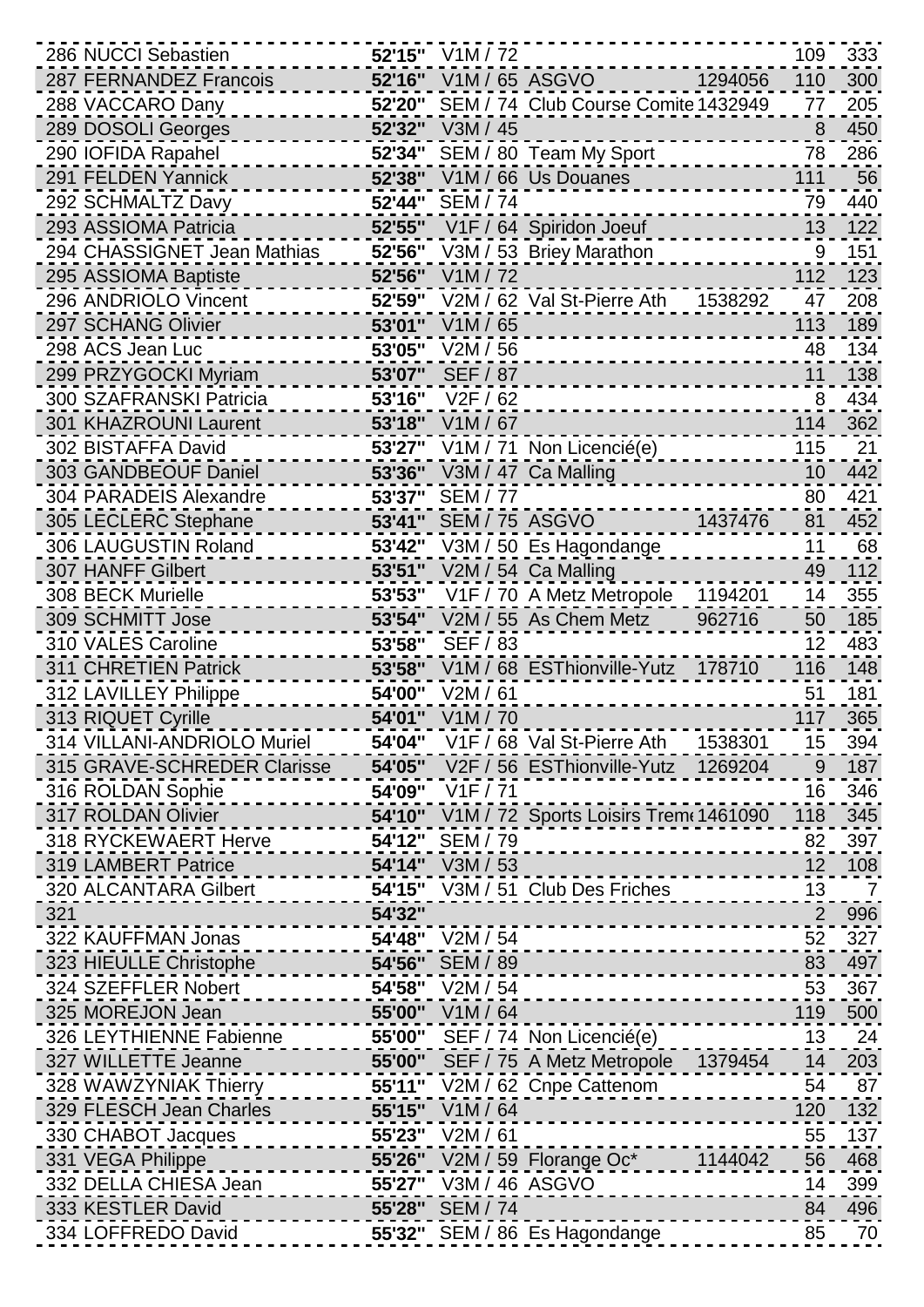| 335 DI FILIPPO Michel                                                                                                             |                        |                                   | 55'36" V2M / 62 Non Licencié(e)       |                   | 57             | 37         |
|-----------------------------------------------------------------------------------------------------------------------------------|------------------------|-----------------------------------|---------------------------------------|-------------------|----------------|------------|
| 336 PENSATO Mario                                                                                                                 | 55'40" V2M / 56        |                                   |                                       |                   | 58             | 316        |
| 337 CHERRIER Jason                                                                                                                |                        |                                   | 55'45" JUM / 95 Non Licencié(e)       |                   | 6              | 49         |
| 338 PRINTZ Sabine                                                                                                                 | 55'46" SEF / 74        |                                   |                                       |                   | 15             | 411        |
| 339 LUHMANN Maryse                                                                                                                | 55'47"                 |                                   | V1F / 69 Can Sarreguemines            |                   | 17             | 51         |
| 340 BRESOLIN Damien                                                                                                               | 55'48" SEM / 87        |                                   |                                       |                   | 86             | 312        |
| 341 LAVILLEY Viviane                                                                                                              | 55'49"                 | V2F / 56                          |                                       |                   | 10             | 111        |
| 342 LUHMANN Christophe                                                                                                            |                        |                                   | 55'50" V1M / 67 Can Sarreguemines     |                   | 121            | 52         |
| 343 ROUSSE Regine                                                                                                                 |                        |                                   | 55'51" V1F / 67 Non Licencié(e)       |                   | 18             | 48         |
| 344 SEYMERT Claude                                                                                                                |                        |                                   | 56'02" V2M / 55 Schon Brullard        |                   | 59             | 47         |
| 345 MERANDI Francoise                                                                                                             |                        |                                   | 56'21" V1F / 65 Es Hagondange         |                   | 19             | 72         |
| 346 LECLERE Sarah                                                                                                                 | 56'24" V1F / 73 Trityc |                                   |                                       |                   | 20             | 169        |
| 347 BLIN Yves                                                                                                                     |                        |                                   | 56'25" V3M / 46 Peffer Kar            |                   | 15             | 292        |
| 348 SCHWARTZ Chloe                                                                                                                |                        |                                   | 56'28" ESF / 91 Es Hagondange         |                   | $\overline{2}$ | 80         |
| 349 HARTMANN Dominique                                                                                                            |                        |                                   | 56'39" V2M / 56 Non Licencié(e)       |                   | 60             | 13         |
| 350 CHERRIER Jean Philippe                                                                                                        |                        |                                   | 56'40" V1M / 67 Non Licencié(e)       |                   | 122            | 50         |
| 351 HUSSON Monique                                                                                                                | 56'46"                 | V <sub>2</sub> F / 6 <sub>2</sub> | <u> 1999 - Leonard Barbara, martx</u> |                   | 11             | 357        |
| 352 JEAN Celine                                                                                                                   | 56'49"                 | <b>SEF / 78</b>                   |                                       |                   | 16             | 438        |
| 353 COILLIOT Eric                                                                                                                 |                        |                                   | 57'06" V1M / 67 Sdis 57               |                   | 123            | 334        |
| 354 FRANTZ Marie                                                                                                                  |                        |                                   | 57'08" V2F / 58 Florange Oc*          | 701210            | 12             | 163        |
| 355 SANTORO Isabelle                                                                                                              | 57'10"                 | V1F / 73                          |                                       |                   | 21             | 427        |
| 356 CHENERY-FLESCH Yvonne (                                                                                                       |                        |                                   | 57'13" V1F / 67 Florange Oc*          | 1467467           | 22             | 456        |
| 357                                                                                                                               | 57'15"                 |                                   |                                       |                   | 3              | 995        |
| 358 HOENN Myriam                                                                                                                  | 57'19"                 |                                   | V1F / 65 Courir A Courcelles          |                   | 23             | 331        |
| 359 JANKOWSKI Delphine                                                                                                            | 57'33"                 | <b>SEF / 81</b>                   | 57'20" SEF / 77 Courir A Courcelles   |                   | 17             | 295<br>124 |
| 360 CARRAYROU Elodie<br>361 SPINELLI Rosanna                                                                                      | 57'59"                 | V <sub>1</sub> F / 66             |                                       |                   | 18<br>24       | 364        |
| 362                                                                                                                               | 58'02"                 |                                   |                                       |                   | 4              | 994        |
|                                                                                                                                   |                        |                                   |                                       |                   | 25             | - 18       |
| <u>363 HUSSON Marie Jeanne                       58'02"    V1F / 70  Non Licencié(e)                                  </u><br>364 |                        |                                   |                                       |                   |                |            |
| ______________58'34"<br>365 PAVIN ROBART Nathaly _____ 58'41" V1F / 65 Es Hagondange __________ 26 __ 75                          |                        |                                   |                                       | $\frac{5}{2}$ 993 |                |            |
| 366                                                                                                                               |                        |                                   |                                       |                   |                | 992        |
|                                                                                                                                   |                        |                                   |                                       |                   |                | 160        |
| 368 VENNER Carole ____________ 59'03" SEM / 76 __                                                                                 |                        |                                   | <u>----------------------</u>         |                   | 87             | 420        |
| 369 BAILLY Celine                                                                                                                 |                        |                                   |                                       |                   | 19             | 444        |
| 370 CANDAT Valerie ___________ 59'32" V1F / 71                                                                                    |                        |                                   | <u>--------------- 27 382</u>         |                   |                |            |
| 371 BERON Isabelle _____________59'34" _V2F / 62_Es Hagondange _____________14 __32                                               |                        |                                   |                                       |                   |                |            |
| 372 BERON Jean Paul __________ 59'34" V2M / 62 Non Licencié(e) ___________ 61 __ 30                                               |                        |                                   |                                       |                   |                |            |
| 373 BOUCHET Yolande _________ 59'35" V2F / 60                                                                                     |                        |                                   | -------------------------15 -130      |                   |                |            |
| .______________59'51"<br>\the<br>374                                                                                              |                        |                                   | <u>----------------------7</u>        |                   |                | 991        |
| 375 MISSON Cyntha _____________ 59'52" ESE / 92                                                                                   |                        |                                   | -----------------------               |                   |                | 3 330      |
|                                                                                                                                   |                        |                                   |                                       |                   |                |            |
| 377 MALLICK Jenny ____________ 59'56" SEF / 76 Ca Malling _______________ 20 _338                                                 |                        |                                   |                                       |                   |                |            |
| 378 SZUTTA Patrick __________ 1h00'28" V2M / 61                                                                                   |                        |                                   |                                       |                   | 62 297         |            |
|                                                                                                                                   |                        |                                   |                                       |                   |                |            |
| 380 DI FILIPPO Catherine 1h00'42" V1F / 67 Non Licencié(e) 2001 - 28                                                              |                        |                                   |                                       |                   |                | - 36       |
| 381 CACCIATORE Brigitte ______ 1h00'48" V1F / 70                                                                                  |                        |                                   |                                       |                   | 29             | 361        |
|                                                                                                                                   |                        |                                   |                                       |                   |                | 392        |
|                                                                                                                                   |                        |                                   |                                       |                   |                | 126 388    |